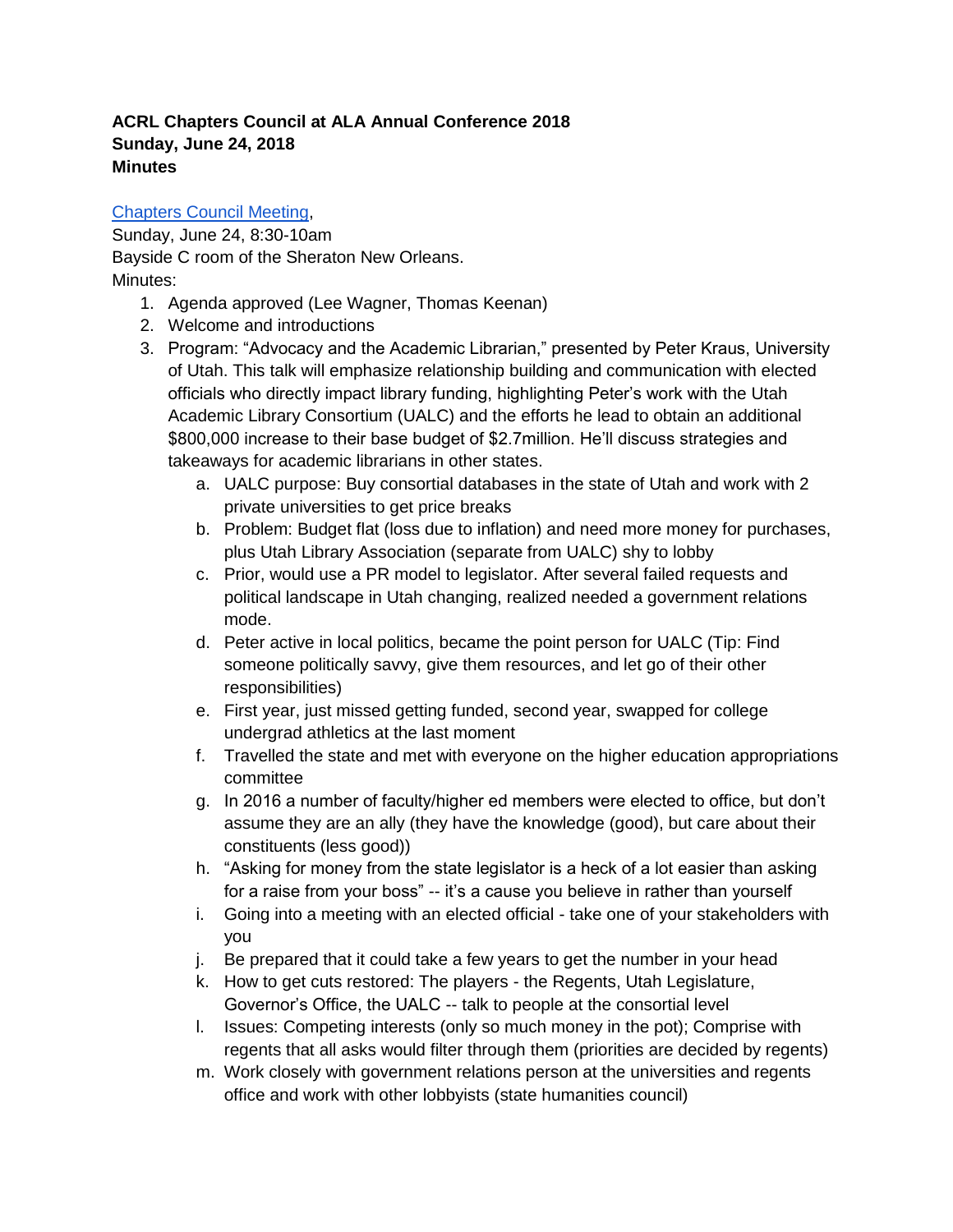- n. All work was carried out by librarians; Peter spent all 45 days at capital hill (other people taught, cover desk shifts)
- o. Q&A
	- i. Inflation that problem persists, so changed the direction of conversation to how much we saved (and smaller schools); making a comparison to a household budget
	- ii. Policy Core -- a lot of media training, and advocating
	- iii. Know your state reps and whether or not it's part time or full time, what committees they sit on
	- iv. When preaching to the choir, think about building the relationships, and let them know about your specific needs
	- v. Meet up around the states through the Illinois Library Association but have varying success. It never hurts to build a relationship with a legislator, especially because the meet ups might have competing interests.
- 4. ACRL Leadership Visit
	- a. Cheryl Middleton (outgoing president)
		- i. New [equity, diversity and inclusion initiatives,](https://www.acrl.ala.org/acrlinsider/archives/15380) got input from division leadership -- [looking for feedback](https://wpi.qualtrics.com/jfe/form/SV_cMauIw8qTFO9Zu5)
		- ii. [Project Outcome](http://www.ala.org/acrl/aboutacrl/directoryofleadership/taskforces/acr-tfpi) with the Public Library Association PLA got Gates funding for outcomes - A call for field testing volunteers will come out June 26
		- iii. [Scholarships](https://conference.acrl.org/scholarships/mid/) for mid-career librarians are available on the conference page for ACRL 2019
	- b. Lauren Pressley (incoming president)
		- i. Implement organization change to make libraries inclusive and equitable
		- ii. Steering committee on Organizational Effectiveness and Governance Review on how to evolve ALA (changes at the ALA impact ACRL): go if you can during Monday, 1-2pm convention center 352, 2:30-3:30pm convention center 352 -- there is no direct ACRL representation (See [PDF plan\)](http://www.ala.org/aboutala/sites/ala.org.aboutala/files/content/governance/council/council_documents/2018ac_council_docs/cd_35_1_Orgn_Effectivness_Plan_Rev_%20AC18.pdf)
	- c. Irene Herold (past president)
		- i. Have a speaker come to your local chapter! You can focus the conversation around different topic. ACRL funds 10 visits a year -- [contact](http://www.ala.org/acrl/aboutacrl/directoryofleadership/chapters/officersspeakers) [the speaker bureau](http://www.ala.org/acrl/aboutacrl/directoryofleadership/chapters/officersspeakers)
		- ii. Irene stressed the importance of building relationships even without an ask (building on Peter's talk), and suggested bringing students
	- d. Mary Ellen Davis (executive director)
		- i. ACRL 2019 is in Cleveland
		- ii. ACRL [VAL Travel Scholarships:](http://www.ala.org/acrl/awards/researchawards/valtravel) Funds available for librarians presenting assessment research at non-librarian conferences
		- iii. Research agenda, scholarly communication of those voices that aren't regularly heard: [Joint Conference of Librarians of Color](http://www.ala.org/aboutala/joint-conference-librarians-color)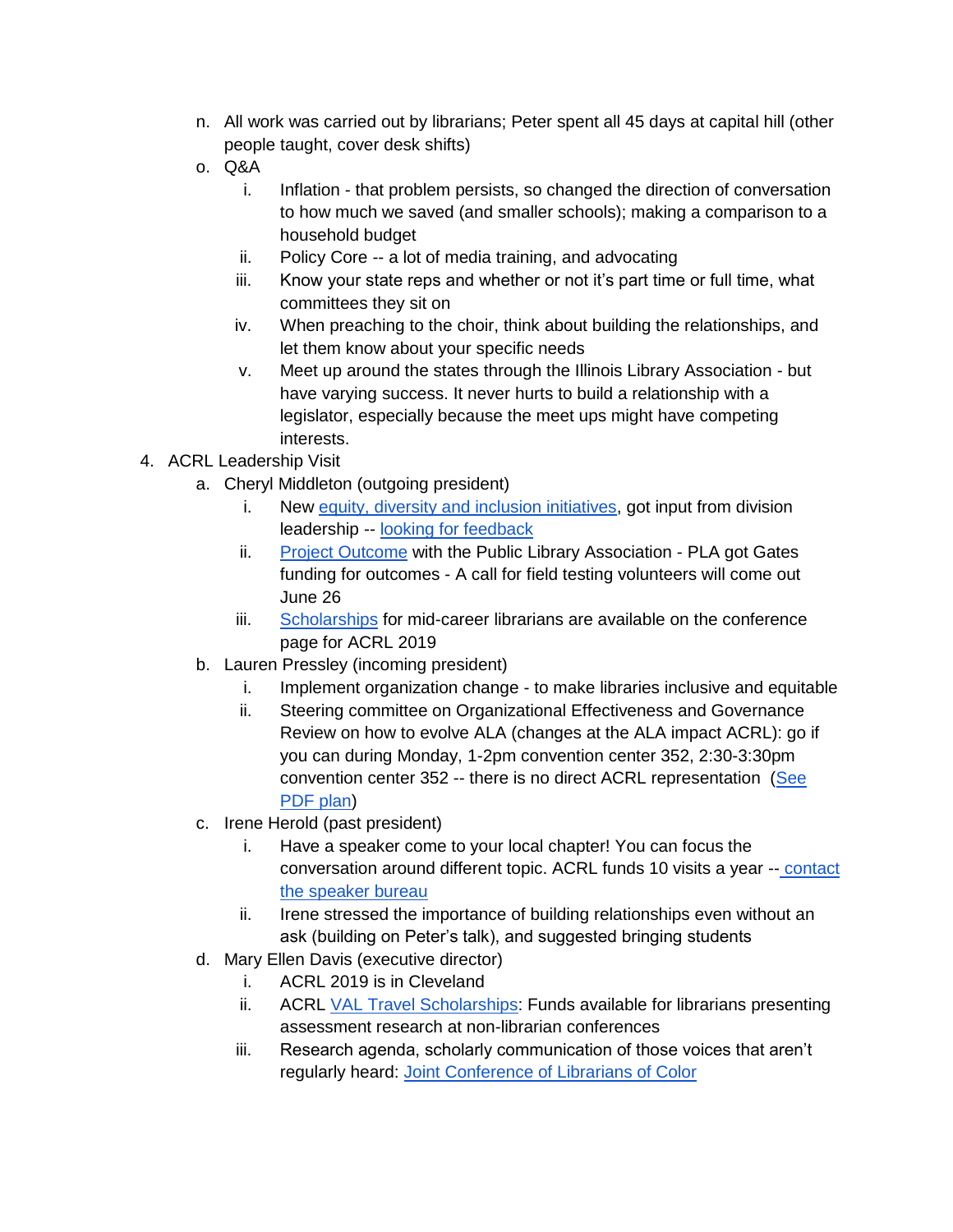- iv. ACRL provides each chapter with two free webcasts per year, which they can broadcast at up to six sites to facilitate access
	- 1. Comments that it's irregular on when webinars are announced even if there could be topics
	- 2. Expanded the number of remote logins in response to geographic concerns
- e. Chapters Council Elections
	- i. Leslin Charles will continue as Chapters Topic newsletter (previously a pdf format, now a libguide format)
	- ii. Ryan Gerdy will continue as the listserv administrator
	- iii. Ed Rock introduced Ali Larsen, candidate for secretary, who could not make it
	- iv. Lisa Nickel, candidate for vice-chair, had the floor -- highlighted how much she appreciates working with her local chapters in every state she's lived in and looks forward to leading ACRL Chapters Council
	- v. Members voted to accept the ballot as-is (by acclamation)

## [Chapters Council Working Group](https://www.eventscribe.com/2018/ALA-Annual/fsPopup.asp?Mode=presInfo&PresentationID=380392)

Sunday, June 24, 10:30-11:30am Southdown room, Sheraton New Orleans.

## **Minutes**

- Brainstorming how ACRL Chapters Council can better work with ALA and the ALA Chapters Forum
	- $\circ$  Is your academic group and/or state association doing advocacy? If so, what does that look like?
	- Example: State legislative day, advocacy group with an academic librarian, statement of supports, consortium staff that advocacy, University Advocacy (library as part of universities), Library consortium advocacy, legislative liaison
	- Important note to research laws of a state employee (at a public university) before lobbying
	- Consider topics in common with public libraries privacy, academic freedom, censorship
	- But HOW do work this back up to ALA? What does an academic librarian message look like? How do we see ourselves? (Which is a similar idea/issue of how we fit into ALA)
	- What are our goals and objectives of the ACRL Chapters?
	- Need to be informed about what ALA is doing (Side note, Planning budget assembly meeting at 1pm at ALA: Kim will be attending and can be report back for the group)
	- Recommendation to have ACRL Chapters Council create talking points for academic libraries; and suggestions/opportunities for how to get involved -- Put on legislative list for events, authors, alums, renovation,